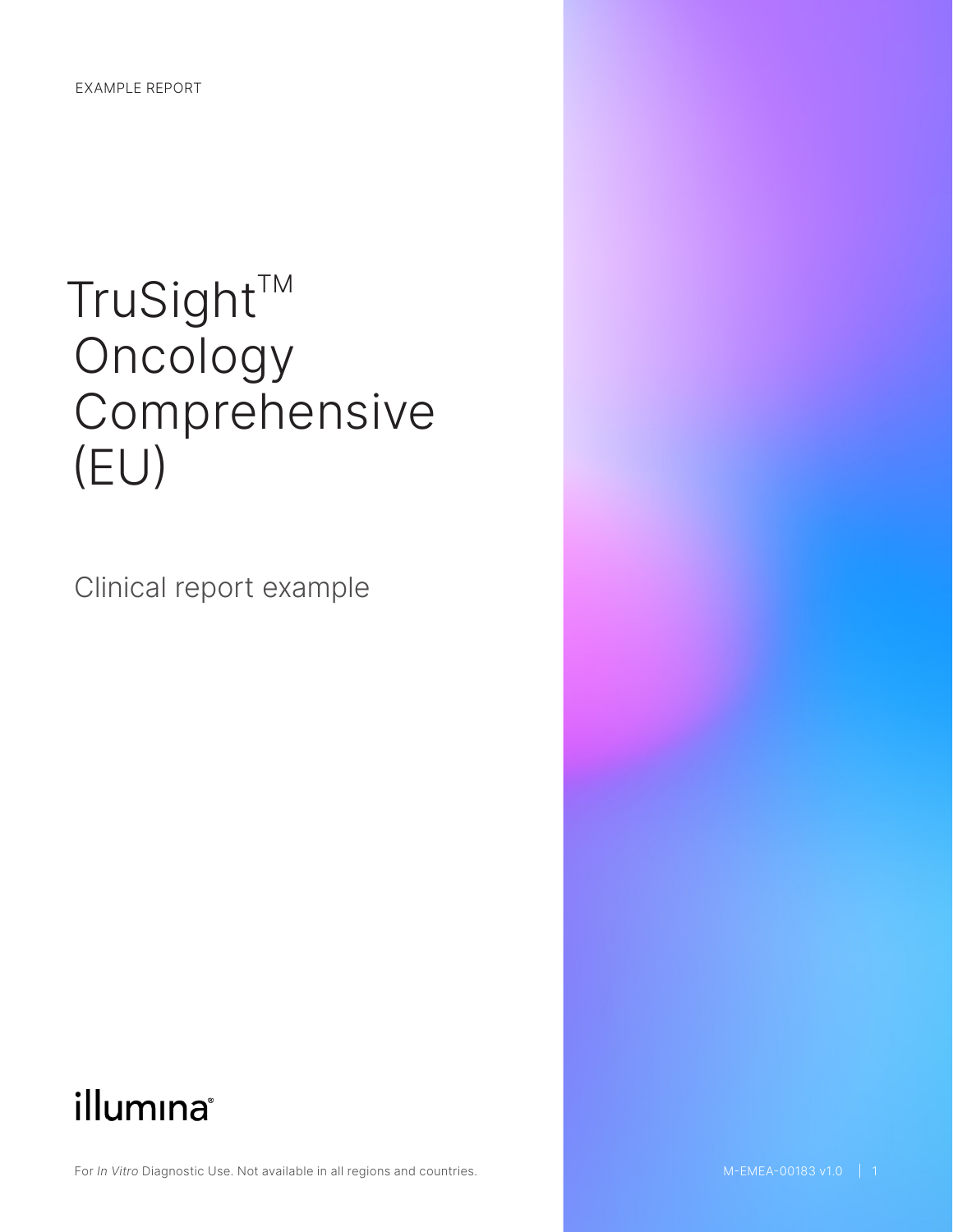### Clinically actionable report

TruSight Oncology (TSO) Comprehensive (EU) makes comprehensive genomic profiling (CGP) accessible to laboratories and health care professionals, enabling simultaneous analysis of biomarkers (DNA and RNA variants and complex genomic signatures) with known cancer associations in less time than conventional, iterative testing methods. Integral to the solution is the TSO Comprehensive (EU) clinical report. This report is automatically generated on the NextSeq™ 550Dx System during the TSO Comprehensive (EU) workflow. The resulting streamlined clinical report:

- Is easy to read, clearly indicating patient sample information and genomic findings
- Identifies variants that have evidence of clinical significance (therapeutic, prognostic, or diagnostic) based on information in EMA-approved drug labels, FDA-approved drug labels, ESMO Clinical Practice Guidelines, NCCN Guidelines, or ASCO Clinical Practice Guidelines for the patient's tumor type, as specified by the Knowledge Base<sup>[1](#page-3-0)</sup> and supporting rules engine
- Provides clinically actionable data that can help inform therapy decisions according to clinical guidelines

lmportant facts and benefits of the expertly curated Knowledge Base' supporting the TSO Comprehensive (EU) clinical report



Content evaluated and approved by expert oncologists and pathologists



ISO 13485–compliant evidence curation workflow produces IVD-compliant Knowledge Base



Inclusive data scope and maintenance provide comprehensive coverage



Expertly curated Knowledge Base, with rules engine, accurately identifies and tiers variants in report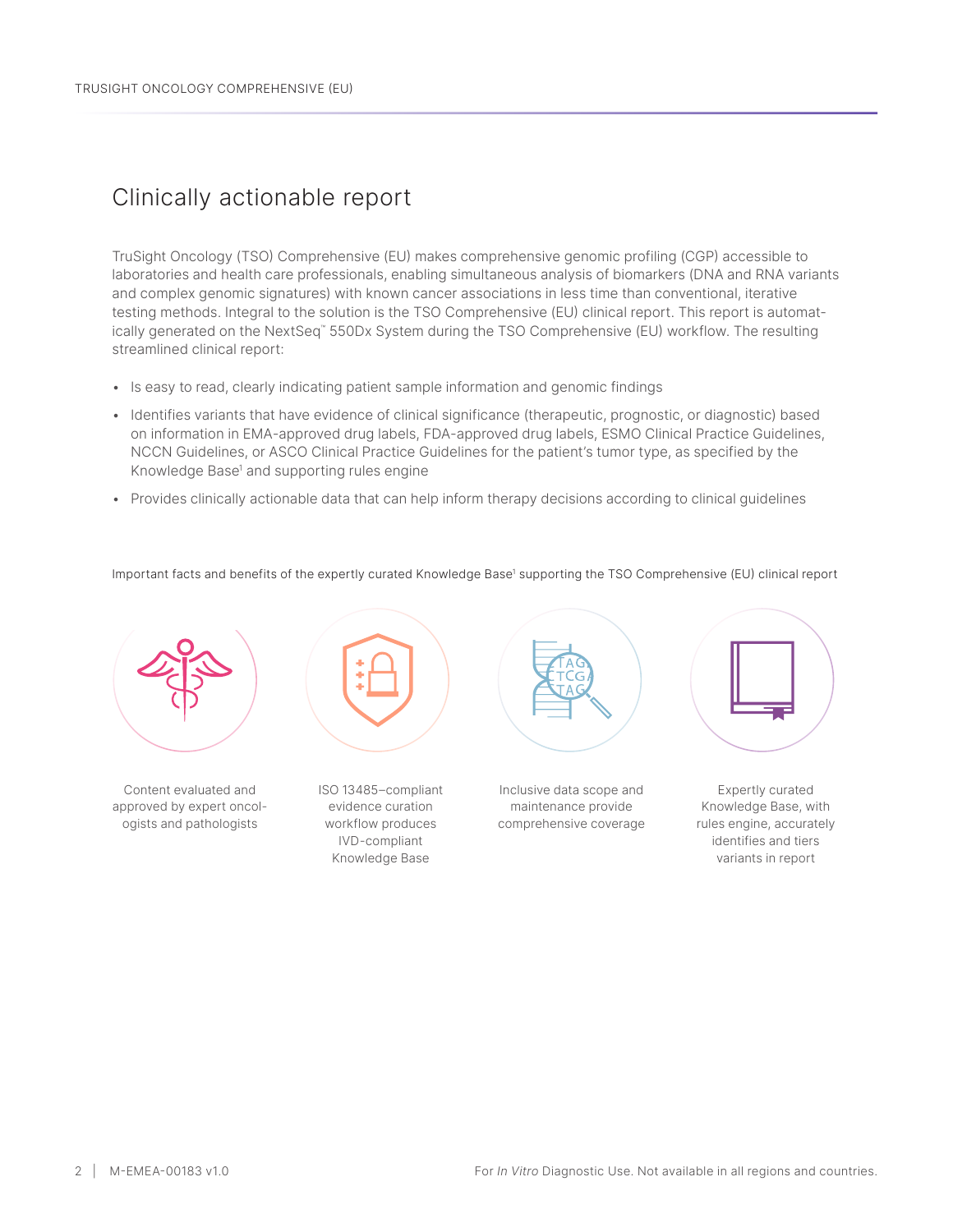#### The TSO Comprehensive (EU) clinical report



The remainder of the report includes test and informatics details. Not shown.